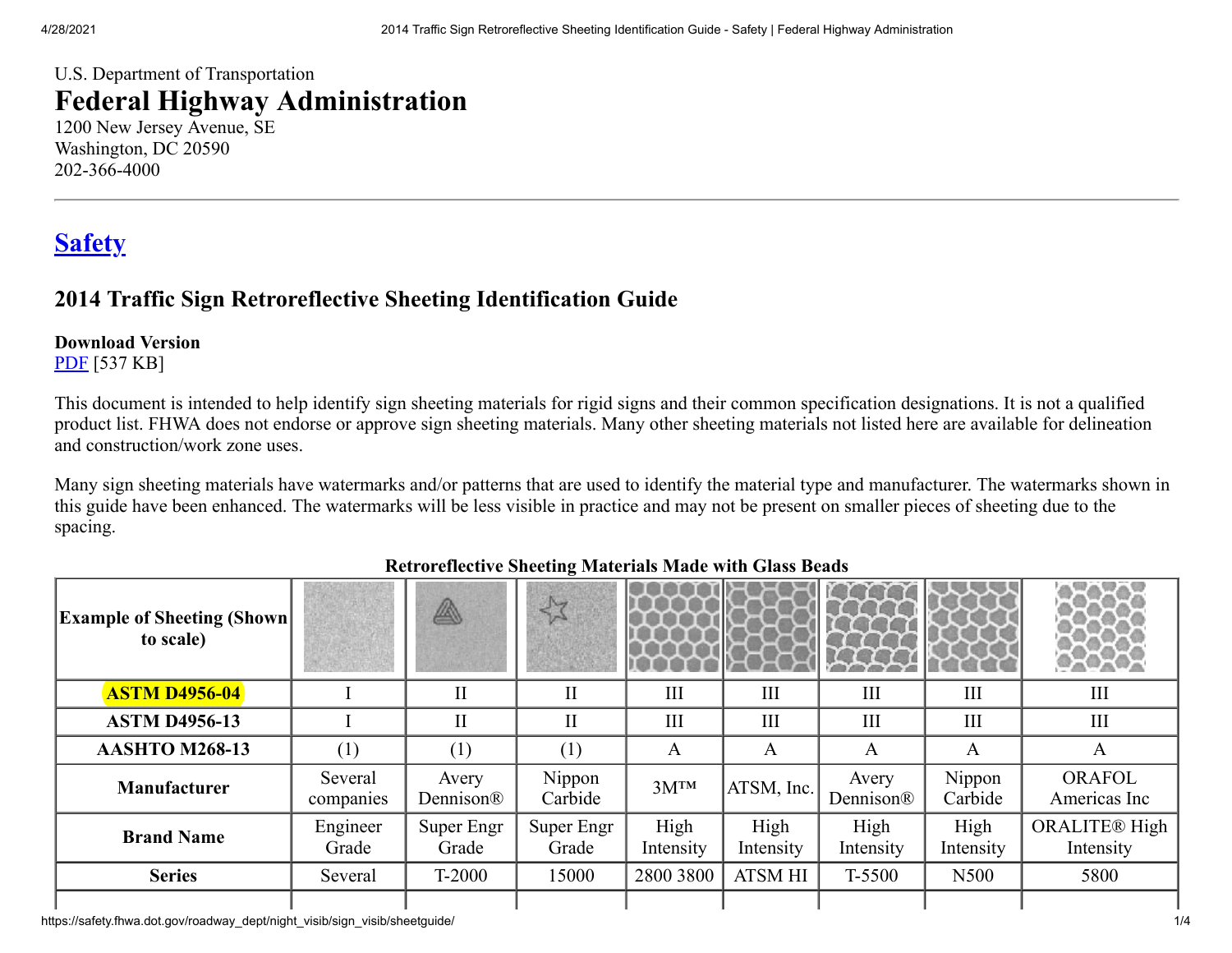4/28/2021 2014 Traffic Sign Retroreflective Sheeting Identification Guide - Safety | Federal Highway Administration

| <b>NOTES:</b>                                                                                                                              | (2)(8) | (3)(4)(9) | (4) | (3)(4)(9) | (4) | (4) | (4) |
|--------------------------------------------------------------------------------------------------------------------------------------------|--------|-----------|-----|-----------|-----|-----|-----|
| 1) Sheeting material does not meet minimum AASHTO classification criteria.                                                                 |        |           |     |           |     |     |     |
| 2) Glass Bead Engineer Grade sheeting is uniform without any patterns or identifying marks.                                                |        |           |     |           |     |     |     |
| 3) Material no longer sold in the United States as of the date of this publication.                                                        |        |           |     |           |     |     |     |
| A) Section 2A 08 of the 2000 MUTCD (http://mutcd.fhwa.dot.gov) does not allow this sheeting type to be used for new legends on green signs |        |           |     |           |     |     |     |

4) Section 2A.08 of the 2009 MUTCD (<u>http://mutcd.fhwa.dot.gov</u>) does not allow this sheeting type to be used for new legends on green signs.

- ASTM D4956-04 is referenced in Table 2A-3 of the 2009 MUTCD.
- ASTM D4956-13 is the most current ASTM sign sheeting specification (the 2013 version is designated by "-13").
- AASHTO M268-13 is the most current AASHTO specification (the 2013 version is designated by "-13").

### **Manufacturer Contact Information**

3M – [http://www.3M.com/roadwaysafety](https://www.fhwa.dot.gov/exit.cfm?link=http://www.3M.com/roadwaysafety) ATSM, Inc. – [http://www.atsminc.com](https://www.fhwa.dot.gov/exit.cfm?link=http://www.atsminc.com) Avery Dennison – [http://www.reflectives.averydennison.com](https://www.fhwa.dot.gov/exit.cfm?link=http://www.reflectives.averydennison.com) Nippon Carbide – [http://www.nikkalite.com](https://www.fhwa.dot.gov/exit.cfm?link=http://www.nikkalite.com) ORAFOL Americas Inc. – [http://www.orafolamericas.com](https://www.fhwa.dot.gov/exit.cfm?link=http://www.orafolamericas.com)

FHWA Publication Number: FHWA-SA-14-022. You may download and print the electronic version of this document, available at [www.fhwa.dot.gov/retro](https://www.fhwa.dot.gov/retro)

This document is intended to help identify sign sheeting materials for rigid signs and their common specification designations. It is not a qualified product list. FHWA does not endorse or approve sign sheeting materials. Many other sheeting materials not listed here are available for delineation and construction/work zone uses.

Many sign sheeting materials have watermarks and/or patterns that are used to identify the material type and manufacturer. The watermarks shown in this guide have been enhanced. The watermarks will be less visible in practice and may not be present on smaller pieces of sheeting due to the spacing.

| <b>Example of Sheeting</b><br>$ $ (Shown to scale) | ą         | $\tilde{5}$ |         |              |               | €       | <b>Carl Avenue</b> |             |
|----------------------------------------------------|-----------|-------------|---------|--------------|---------------|---------|--------------------|-------------|
| D <sub>4956-04</sub>                               | (5)       | (5)         | III, IV | III, IV, $X$ | (5)           | (5)     | (5)/X              | (5)         |
| $ D4956-13$                                        |           |             | III, IV | III, IV      | III, IV       | III, IV | <b>VIII</b>        | <b>VIII</b> |
| $ M268-13$                                         | (6)       | (6)         | B       | B            | Β             | В       | B                  | B           |
| Manufacturer                                       | $3M^{TM}$ | Avery       | Avery   | $3M^{TM}$    | <b>ORAFOL</b> | Nippon  | Nippon             | $3M^{TM}$   |

### **Retroreflective Sheeting Materials Made with Micro-Prism**

https://safety.fhwa.dot.gov/roadway\_dept/night\_visib/sign\_visib/sheetguide/ 2/4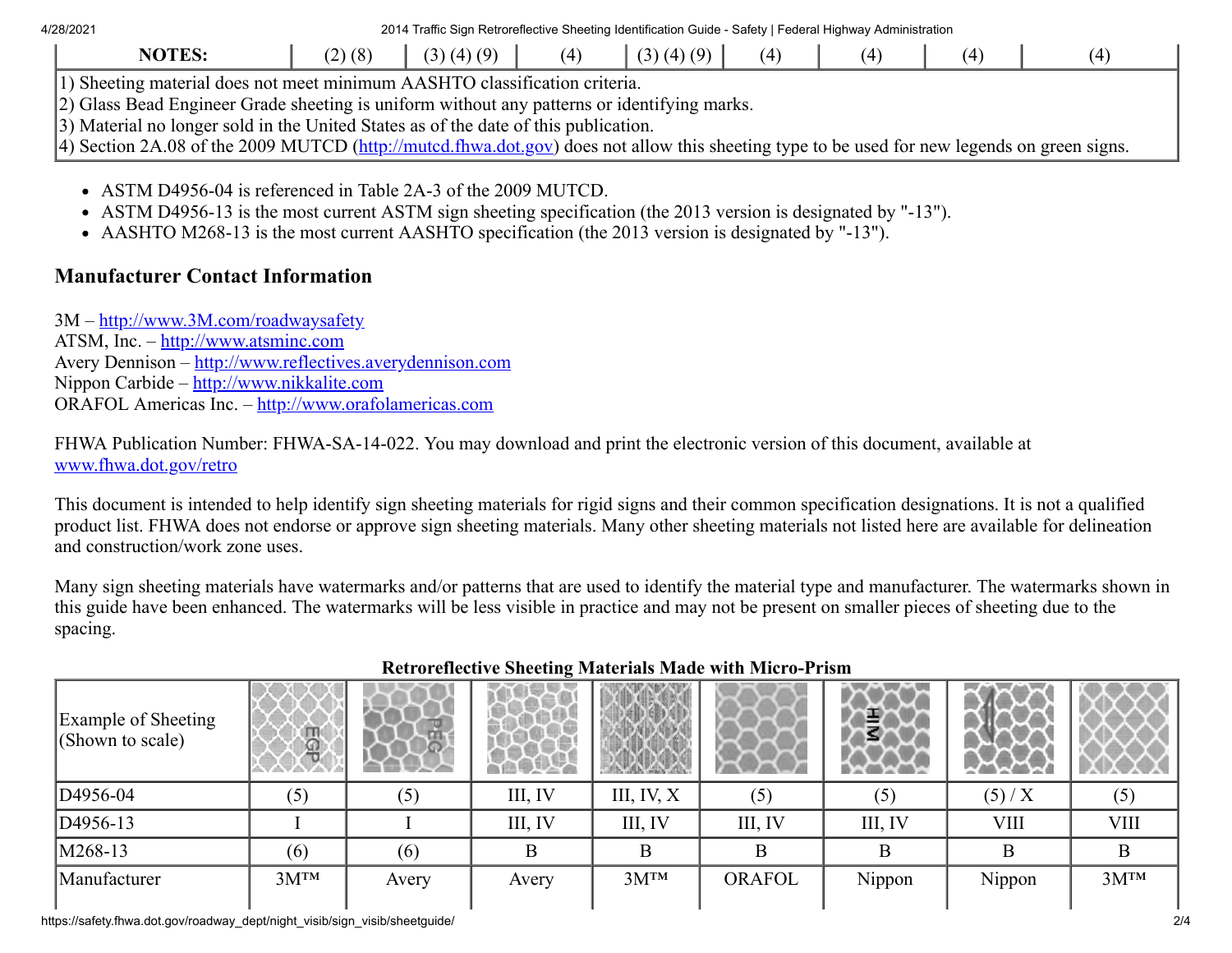4/28/2021 2014 Traffic Sign Retroreflective Sheeting Identification Guide - Safety | Federal Highway Administration

|                                         |                                | Dennison®             | Dennison®             |                                | Americas Inc                  | Carbide                       | Carbide                                   |                                |
|-----------------------------------------|--------------------------------|-----------------------|-----------------------|--------------------------------|-------------------------------|-------------------------------|-------------------------------------------|--------------------------------|
| <b>Brand Name</b>                       | EGP                            | <b>PEG</b>            | <b>HIP</b>            | <b>HIP</b>                     | <b>ORALITE®</b><br><b>HIP</b> | <b>HIM</b>                    | Crystal Grade                             | Reflective<br><b>Sheeting</b>  |
| Series                                  | 3430                           | T-2500                | T-6500                | <b>3930</b>                    | 5900/5930                     | <b>CRG 94000</b>              | <b>CRG 92000</b>                          | 3940                           |
| NOTES:                                  | (8)                            | (8)                   |                       |                                |                               |                               |                                           |                                |
| Example of Sheeting<br>(Shown to scale) |                                |                       |                       |                                |                               |                               |                                           |                                |
| D4956-04                                | <b>VIII</b>                    | VII, VIII, X          | IX                    | IX                             | (5)                           | (5)                           | (5)                                       | (5)                            |
| D4956-13                                | <b>VIII</b>                    | VIII                  | IX                    | IX                             | IX                            | IX                            | XI                                        | XI                             |
| M268-13                                 | $\mathbf{B}$                   | (7)                   | $\mathbf{B}$          | B                              | $\mathbf{B}$                  | $\mathbf{B}$                  | D                                         | D                              |
| Manufacturer                            | Avery<br>Dennison <sup>®</sup> | $3M^{TM}$             | $3M^{TM}$             | Avery<br>Dennison <sup>®</sup> | Nippon<br>Carbide             | <b>ORAFOL</b><br>Americas Inc | $3M^{TM}$                                 | Avery<br>Dennison <sup>®</sup> |
| <b>Brand Name</b>                       | <b>MVP</b><br>Prismatic        | Diamond<br>Grade™ LDP | Diamond<br>Grade™ VIP | OmniView™                      | Crystal Grade                 | <b>ORALITE®</b>               | <b>Diamond</b><br>Grade <sup>TM</sup> DG3 | $OmniCube^{TM}$                |
| Series                                  | T-7500                         | 3970                  | 3990                  | T-9500                         | 95000                         | 7900                          | 4000                                      | T-11500                        |
| NOTES:                                  |                                | (9)                   |                       |                                | (9)                           |                               |                                           |                                |

5) Material was either unavailable in 2005 (previous version of this Guide) or unassigned in the 2004 version of ASTM D4956.

6) Sheeting material does not meet minimum AASHTO classification criteria.

7) Material has been discontinued prior to AASHTO M268-10.

8) Section 2A.08 of the 2009 MUTCD ([http://mutcd.fhwa.dot.gov\)](http://mutcd.fhwa.dot.gov/) does not allow this sheeting type to be used for new yellow or orange signs, or new legends on green signs.

9) Material no longer sold in the United States as of the date of this publication.

#### **Resources**

Federal Highway Administration – <https://www.fhwa.dot.gov/retro> Manual on Uniform Traffic Control Devices (MUTCD) – [http://mutcd.fhwa.dot.gov](http://mutcd.fhwa.dot.gov/) Texas A&M Transportation Institute – [http://tti.tamu.edu/visibility](https://www.fhwa.dot.gov/exit.cfm?link=http://tti.tamu.edu/visibility) ASTM – [http://www.astm.org](https://www.fhwa.dot.gov/exit.cfm?link=http://www.astm.org) AASHTO – [http://www.transportation.org](https://www.fhwa.dot.gov/exit.cfm?link=http://www.transportation.org)

Page last modified on May 27, 2014